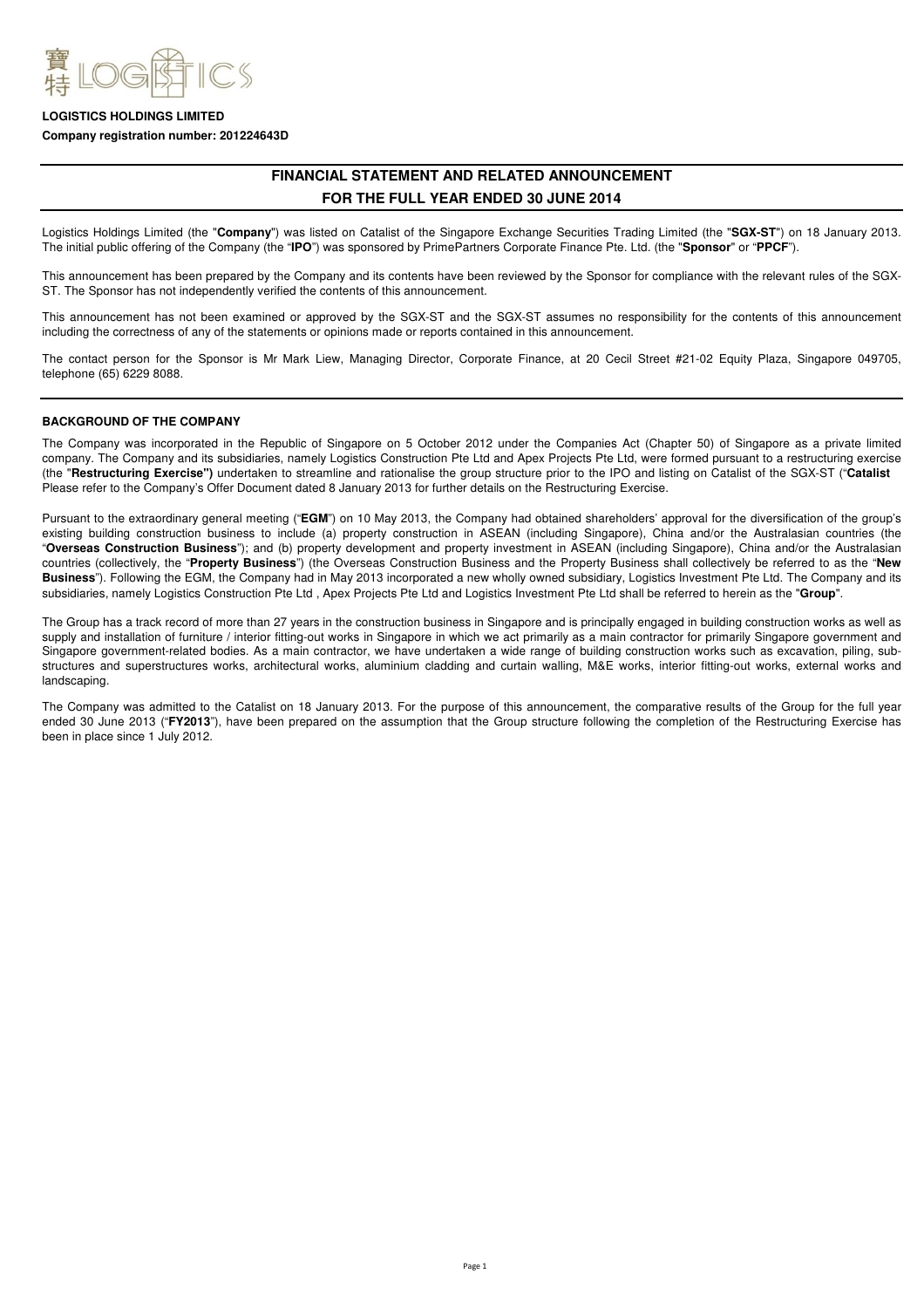

# **Company registration number: 201224643D**

**PART I - INFORMATION REQUIRED FOR ANNOUNCEMENTS OF QUARTERLY (Q1, Q2 & Q3), HALF-YEAR AND FULL YEAR RESULTS**

**1(a)(i) An income statement and statement of comprehensive income, or a statement of comprehensive income (for the group) together with a comparative statement for the corresponding period of the immediately preceding financial year.**

|                                                                                               | Group          |                |           |
|-----------------------------------------------------------------------------------------------|----------------|----------------|-----------|
| <b>Statement of Comprehensive Income</b>                                                      | FY2014         | FY2013         | Change    |
|                                                                                               | <b>S\$'000</b> | <b>S\$'000</b> | $\%$      |
| Revenue                                                                                       | 114,929        | 103,410        | 11.1      |
| Cost of works                                                                                 | (104, 629)     | (93,310)       | 12.1      |
| <b>Gross profit</b>                                                                           | 10,300         | 10,100         | 2.0       |
| Other income                                                                                  | 1,239          | 846            | 46.5      |
| <b>Expenses</b>                                                                               |                |                |           |
| Distribution and marketing                                                                    | (124)          | (196)          | (36.7)    |
| Administrative                                                                                | (6, 185)       | (4,259)        | 45.2      |
| Finance                                                                                       | (26)           | (26)           | 0.0       |
|                                                                                               | (6, 335)       | (4, 481)       | 41.4      |
| <b>Profit before tax</b>                                                                      | 5,204          | 6,465          | (19.5)    |
| Income tax expense                                                                            | (304)          | (1,227)        | (75.2)    |
| <b>Net profit</b>                                                                             | 4,900          | 5,238          | (6.5)     |
| Other comprehensive income:<br>Items that may be reclassified subsequently to profit or loss: |                |                |           |
| Currency translation differences arising from consolidation                                   | (2)            |                | <b>NM</b> |
| Total comprehensive income for the year                                                       | 4,898          | 5,238          | <b>NM</b> |
| Net profit attributable to:                                                                   |                |                |           |
| Equity holders                                                                                | 4.953          | 5,238          | (5.4)     |
| Non-controlling interest                                                                      | (53)           |                | <b>NM</b> |
|                                                                                               | 4,900          | 5,238          | (6.5)     |
| Total comprehensive income attributable to:                                                   |                |                |           |
| <b>Equity holders</b>                                                                         | 4,951          | 5,238          | (5.5)     |
| Non-controlling interest                                                                      | (53)           |                | <b>NM</b> |
|                                                                                               | 4.898          | 5.238          | (6.5)     |

**Notes to Consolidated Statement of Comprehensive Income**

| The Group's profit before tax is arrived at after charging / | <b>FY2014</b>  | <b>FY2013</b>  | Change    |
|--------------------------------------------------------------|----------------|----------------|-----------|
| (crediting):                                                 | <b>S\$'000</b> | <b>S\$'000</b> | ℅         |
| Equipment handling income                                    | (482)          | (607)          | (20.6)    |
| Rental income                                                | (18)           |                | <b>NM</b> |
| Dormitory income                                             | (616)          |                | <b>NM</b> |
| Sale of scrap                                                | 〔1〕            | (1)            | 0.0       |
| Depreciation                                                 | 1,241          | 435            | 185.3     |
| Interest expense                                             | 26             | 26             | 0.0       |
| Government grant                                             | (59)           | (22)           | 168.0     |
| Interest income                                              | (5)            | (2)            | 150.0     |
| Insurance compensation                                       | (33)           |                | <b>NM</b> |
| Currency translation gain                                    | (2)            |                | <b>NM</b> |
| Write-back of allowance for impairment of receivables        |                | (101)          | <b>NM</b> |
| Gain on disposal of property, plant and equipment            |                | (7)            | <b>NM</b> |
| IPO expenses, net                                            |                | 412            | ΝM        |

<sup>1</sup> Net IPO expenses is derived after deducting amount to be capitalised of approximately S\$448,000 NM denotes not meaningful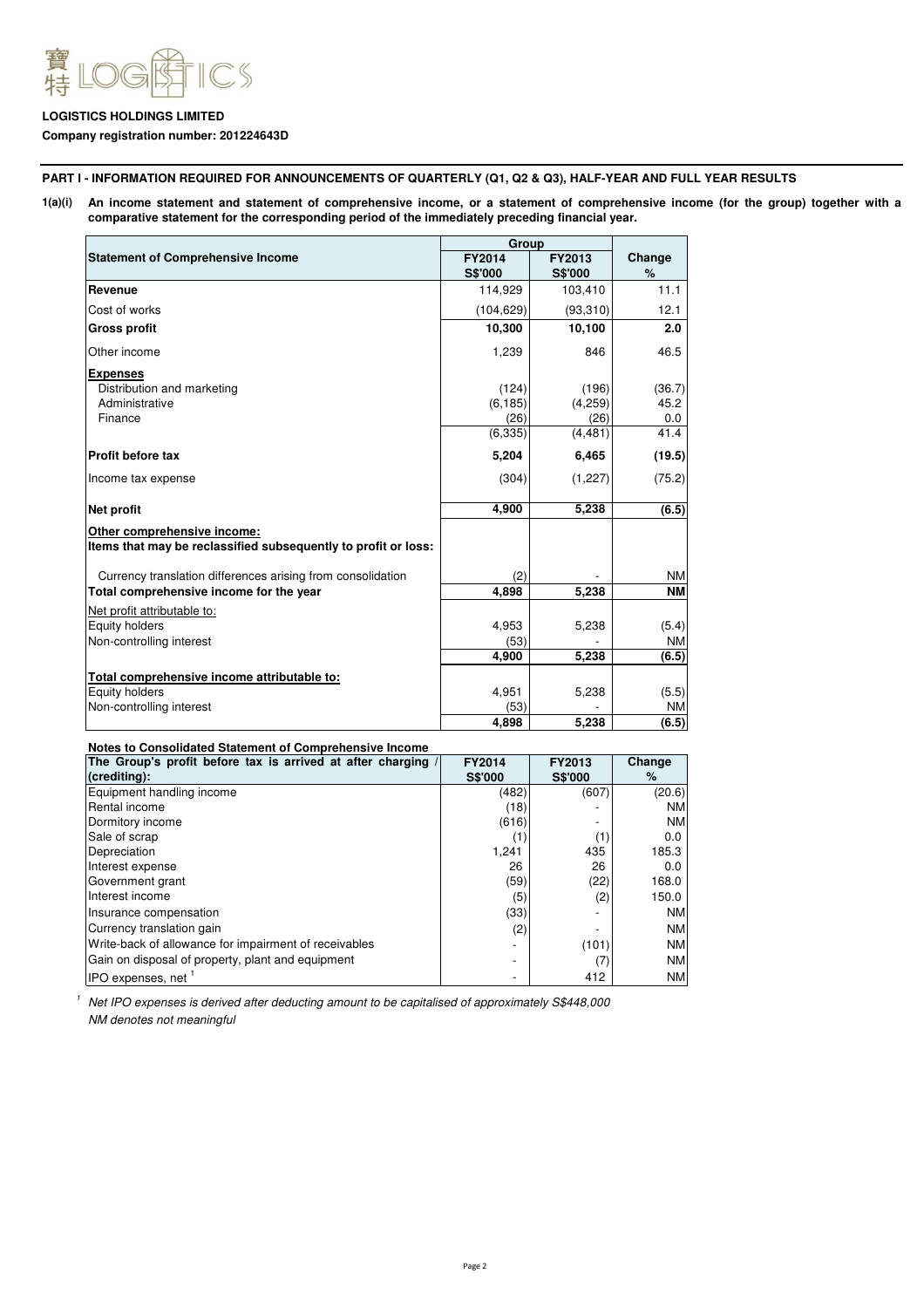

# **Company registration number: 201224643D**

**1(b)(i) A statement of financial position (for the issuer and group), together with a comparative statement as at the end of the immediately preceding financial year.**

|                                                      |             | Group          |           | Company        |                |
|------------------------------------------------------|-------------|----------------|-----------|----------------|----------------|
| <b>Statement of Financial Position</b>               |             | 30-Jun-14      | 30-Jun-13 | 30-Jun-14      | 30-Jun-13      |
|                                                      |             | <b>S\$'000</b> | S\$'000   | <b>S\$'000</b> | <b>S\$'000</b> |
| <b>ASSETS</b>                                        | <b>Note</b> |                |           |                |                |
| <b>Current assets</b>                                |             |                |           |                |                |
| Cash and cash equivalents                            |             | 9,889          | 18,023    | 895            | 5,499          |
| Trade and other receivables                          | Α           | 26,938         | 23,233    | 3,232          | 1,160          |
| Inventories                                          |             | 55             |           |                |                |
| Other current assets                                 |             | 544            | 1,397     | 24             | 9              |
| <b>Total current assets</b>                          |             | 37,426         | 42,653    | 4,151          | 6,668          |
| <b>Non-current assets</b>                            |             |                |           |                |                |
| Investment in subsidiaries                           |             |                |           | 11,622         | 9,922          |
| Property, plant and equipment                        |             | 6,250          | 3,127     |                |                |
| Development property                                 |             | 14,307         |           |                |                |
| Investment properties                                |             | 236            | 243       |                |                |
| Deferred tax assets                                  |             | 6              | 53        |                |                |
| <b>Total non-current assets</b>                      |             | 20,799         | 3,423     | 11,622         | 9.922          |
| <b>Total assets</b>                                  |             | 58,225         | 46,076    | 15,773         | 16,590         |
| <b>LIABILITIES</b>                                   |             |                |           |                |                |
| <b>Current liabilities</b>                           |             |                |           |                |                |
| Trade and other payables                             | в           | 20,543         | 23,359    | 323            | 1,729          |
| Bank borrowings                                      |             | 667            | 371       |                |                |
| Finance lease liabilities                            |             | 357            | 63        | $\overline{a}$ |                |
| Current income tax liabilities                       |             | 476            | 1,848     | 6              | 8              |
| <b>Total current liabilities</b>                     |             | 22,043         | 25,641    | 329            | 1.737          |
| <b>Non-current liabilities</b>                       |             |                |           |                |                |
| <b>Bank borrowings</b>                               |             | 11,053         |           |                |                |
| Finance leases liabilities                           |             | 1,207          |           |                |                |
| Deferred tax liabilities                             |             | 20             | 1         |                |                |
| <b>Total non-current liabilities</b>                 |             | 12,280         | 1         |                |                |
| <b>Total liabilities</b>                             |             | 34,323         | 25,642    | 329            | 1,737          |
| <b>NET ASSETS</b>                                    |             | 23,902         | 20,434    | 15,444         | 14,853         |
| <b>Equity</b>                                        |             |                |           |                |                |
| Share capital                                        |             | 15,196         | 15,196    | 15,196         | 15,196         |
| Retained profits                                     |             | 10,505         | 7,252     | 248            | (343)          |
| <b>Translation reserve</b>                           |             | (2)            |           |                |                |
| Merger reserve                                       |             | (2,014)        | (2,014)   |                |                |
| Equity attributable to equity holders of the Company |             | 23,685         | 20,434    | 15,444         | 14,853         |
| Non-controlling interest                             |             | 217            |           |                |                |
| <b>Total equity</b>                                  |             | 23,902         | 20,434    | 15,444         | 14,853         |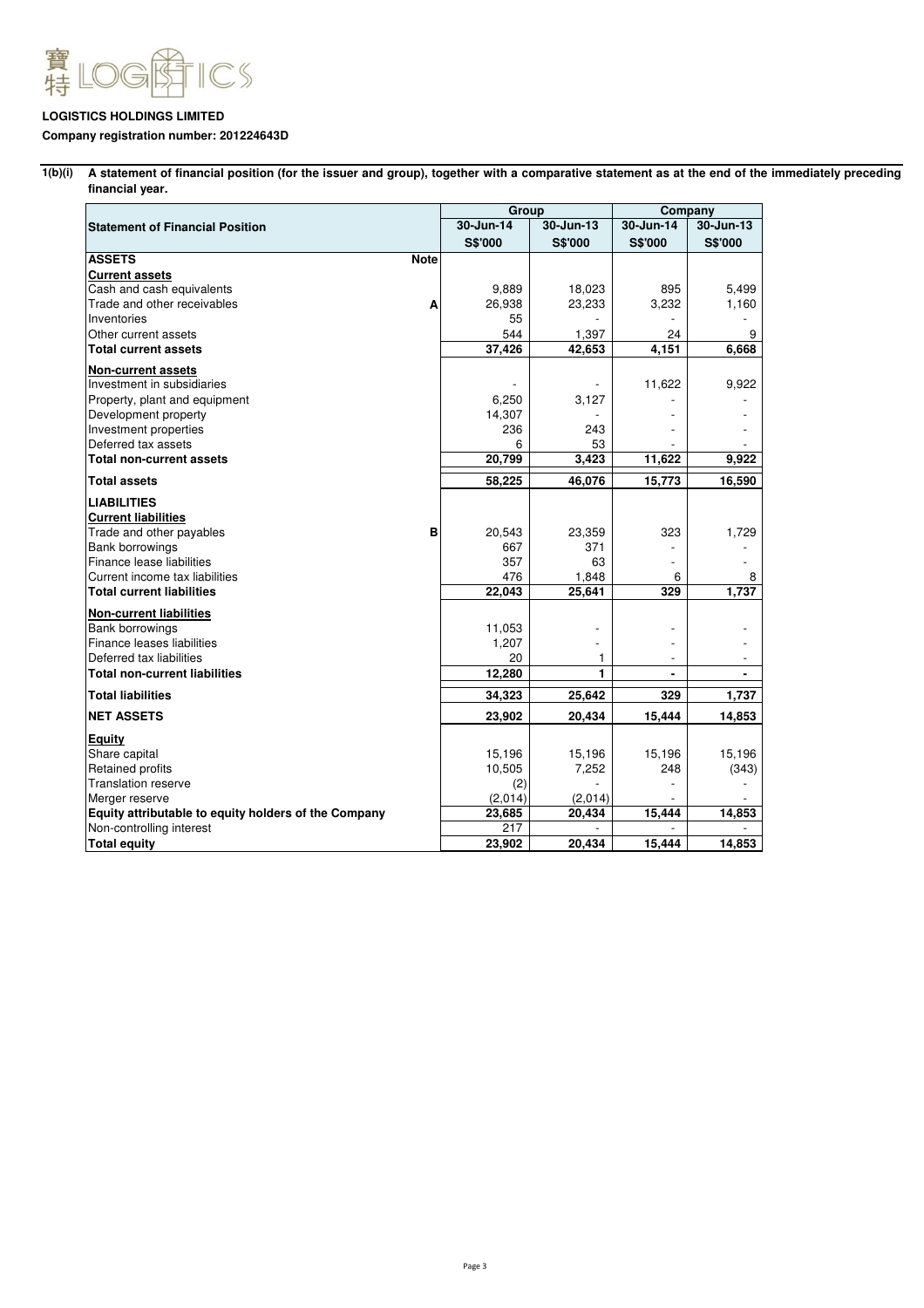

# **Company registration number: 201224643D**

|                                     | Group                       |                             | Company                     |                             |  |
|-------------------------------------|-----------------------------|-----------------------------|-----------------------------|-----------------------------|--|
| Note A: Trade and other receivables | 30-Jun-14<br><b>S\$'000</b> | 30-Jun-13<br>S\$'000        | 30-Jun-14<br><b>S\$'000</b> | 30-Jun-13<br><b>S\$'000</b> |  |
| Trade receivables                   |                             |                             |                             |                             |  |
| Non-related parties                 | 6,583                       | 5,735                       |                             | 4                           |  |
| Subsidiaries                        |                             |                             | 1,958                       | 910                         |  |
|                                     | 6,583                       | 5,735                       | 1,958                       | 914                         |  |
| Construction contracts:             |                             |                             |                             |                             |  |
| Due from customers                  | 19,443                      | 17,282                      | $\overline{\phantom{a}}$    |                             |  |
| Project retention                   | 880                         | 179                         |                             |                             |  |
| Non-trade receivables:              |                             |                             |                             |                             |  |
| Non-related parties                 |                             | 37                          |                             |                             |  |
| Related parties                     | 30                          |                             |                             |                             |  |
| Subsidiaries                        |                             |                             | 1,274                       | 246                         |  |
| Staff advances                      | 2                           |                             |                             |                             |  |
|                                     | 26,938                      | 23,233                      | 3,232                       | 1,160                       |  |
|                                     | Group                       |                             | Company                     |                             |  |
| Note B: Trade and other payables    | 30-Jun-14<br><b>S\$'000</b> | 30-Jun-13<br><b>S\$'000</b> | 30-Jun-14<br><b>S\$'000</b> | 30-Jun-13<br><b>S\$'000</b> |  |
| Trade payables                      |                             |                             |                             |                             |  |
| Non-related parties                 | 7,360                       | 10,910                      | 34                          | 36                          |  |
| Construction contracts:             |                             |                             |                             |                             |  |
| Due to customers                    | 89                          | 169                         | $\overline{a}$              |                             |  |
| Non-trade payables:                 |                             |                             |                             |                             |  |
| <b>Director</b>                     | 11                          | 89                          | 11                          | 89                          |  |
| Non-related parties                 |                             | 43                          |                             |                             |  |

#### **1(b)(ii) Aggregate amount of group's borrowings and debt securities.**

|                                                       | 30-Jun-2014 |                  |         | 30-Jun-2013 |
|-------------------------------------------------------|-------------|------------------|---------|-------------|
|                                                       | Secured     | <b>Unsecured</b> | Secured | Unsecured   |
| Repayable in one year or less, or on demand (S\$'000) | .024        | -                | 434     |             |
| Repayable after one year (S\$'000)                    | 12.260      | -                |         |             |

Subsidiaries - - 83 1,369

# **Details of any collateral**

Accrued operating expenses

Related parties<br>Subsidiaries

Deposits

The Group's existing borrowings were secured by, amongst others, deed of charge over contract proceeds and receivables and mortgages over the Group's properties. Finance lease liabilities of the Group are effectively secured over the leased machinery.

44

64 96 - - 12,975 12,052 195 235  **20,543 23,359 323 1,729**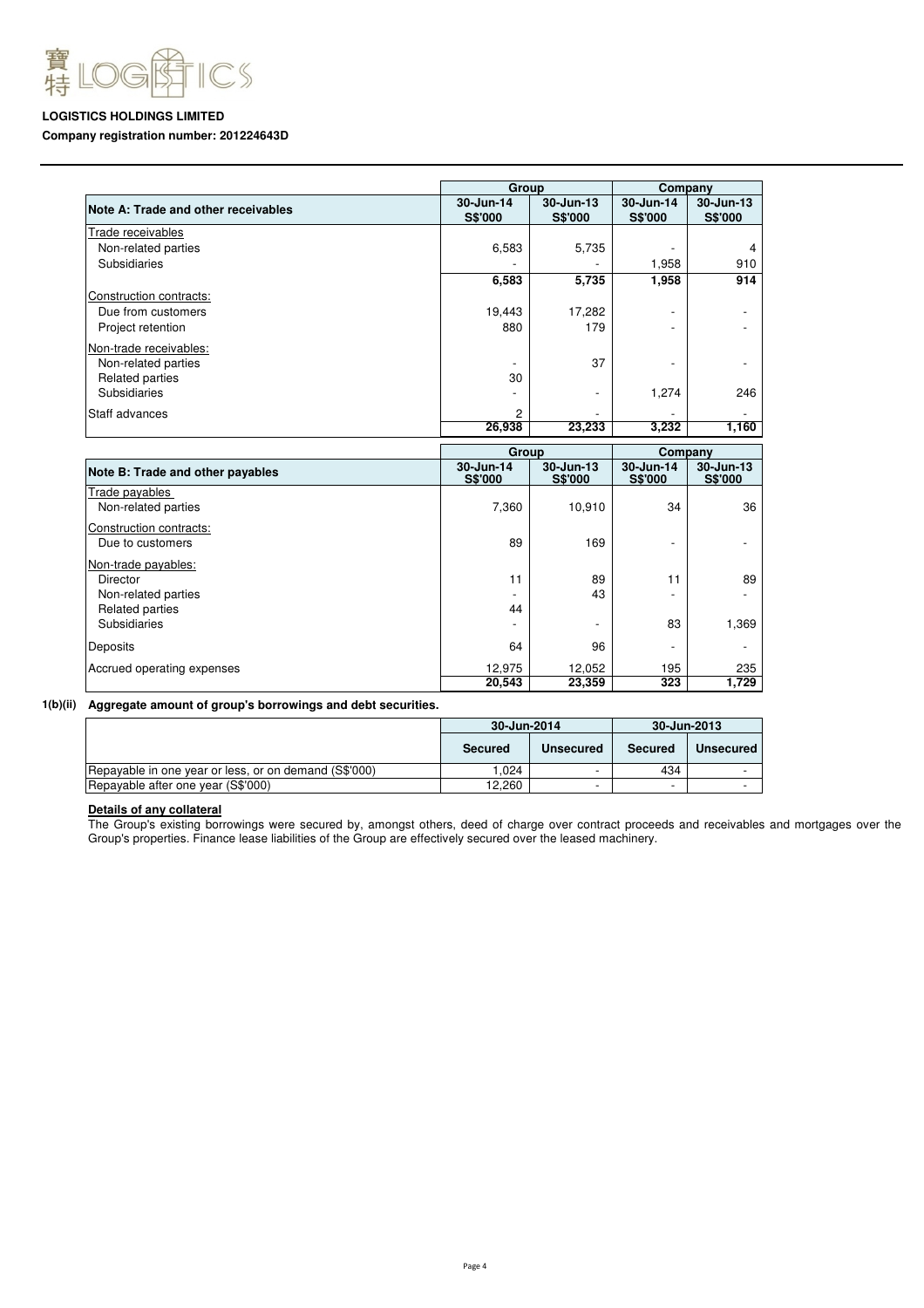

# **Company registration number: 201224643D**

| <b>Consolidated Statement of Cash Flows</b>                                        | FY2014<br>S\$'000 | FY2013<br>S\$'000 |  |
|------------------------------------------------------------------------------------|-------------------|-------------------|--|
| Cash flows from operating activities                                               |                   |                   |  |
| Net profit                                                                         | 4,900             | 5,238             |  |
| Adjustments for:                                                                   |                   |                   |  |
| Income tax expense                                                                 | 304               | 1,227             |  |
| Depreciation                                                                       | 1,241             | 435               |  |
| Gain on disposal of plant and equipment                                            |                   | (7)               |  |
| Interest income                                                                    | (5)               | (2)               |  |
| Currency translation differences arising from consolidation                        | (2)               |                   |  |
| Interest expense                                                                   | 26                | 26                |  |
|                                                                                    | 6,464             | 6,917             |  |
| Changes in working capital                                                         |                   |                   |  |
| Trade and other receivables                                                        | (3,675)           | (13,890)          |  |
| Other current assets                                                               | 853               | (770)             |  |
| Inventories                                                                        | (55)              |                   |  |
| Trade and other payables                                                           | (2,816)           | 10,446            |  |
| Cash provided by operations                                                        | 771               | 2,703             |  |
|                                                                                    |                   |                   |  |
| Interest received                                                                  | 5                 | 2                 |  |
| Income taxes paid                                                                  | (1,609)           | (708)             |  |
| Net cash (used in) / provided by operating activities                              | (833)             | 1,997             |  |
| Cash flows from investing activities                                               |                   |                   |  |
| Purchase of property, plant and equipment                                          | (2,794)           | (3,262)           |  |
| Purchase of development property                                                   | (14, 307)         |                   |  |
| Proceeds from disposal of property, plant and equipment                            |                   | 18                |  |
| Net cash used in investing activities                                              | (17, 101)         | (3, 244)          |  |
|                                                                                    |                   |                   |  |
| Cash flows from financing activities                                               | (1,700)           | (1,980)           |  |
| Dividends paid                                                                     | (63)              |                   |  |
| Finance leases repayment                                                           | 11,720            | (118)             |  |
| Proceeds from bank borrowings                                                      |                   | 1,470             |  |
| Repayment of bank borrowings                                                       | (371)             | (1,099)           |  |
| Proceeds from issuance of ordinary shares                                          |                   | 7,331             |  |
| IPO share issue expenses                                                           |                   | (957)             |  |
| Capital contribution from non-controlling interest                                 | 240               |                   |  |
| Reduction of bank deposits pledged to financial institution for banking facilities | 100               |                   |  |
| Interest paid                                                                      | (26)              | (26)              |  |
| Net cash provided by financing activities                                          | 9,900             | 4,621             |  |
| Net (decrease) / increase in cash and cash equivalents                             | (8,034)           | 3,374             |  |
| Cash and cash equivalents                                                          |                   |                   |  |
| Beginning of the financial year                                                    | 17,923            | 14,549            |  |
| End of the financial year                                                          | 9,889             | 17,923            |  |
|                                                                                    |                   |                   |  |
| Cash and cash equivalents                                                          | 30-Jun-14         | 30-Jun-13         |  |
|                                                                                    | S\$'000           | S\$'000           |  |
| Cash and cash equivalents as per Statement of Financial Position                   | 9,889             | 18,023            |  |
| Bank deposits pledged to financial institution for banking facilities              |                   | (100)             |  |
| Cash and cash equivalents as per Consolidated Statement of Cash Flows              | 9,889             | 17,923            |  |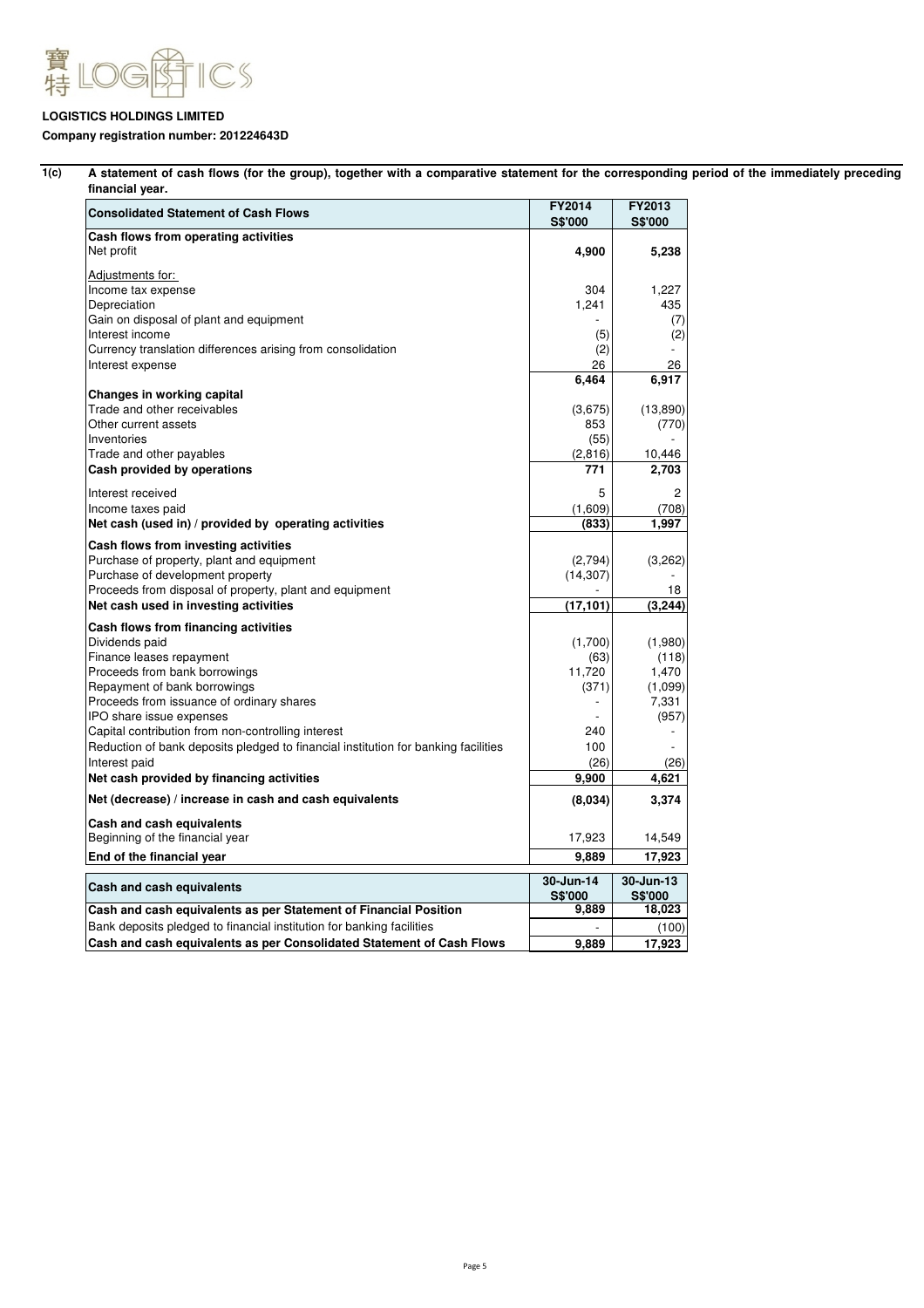

#### **Company registration number: 201224643D**

**1(d)(i) A statement (for the issuer and group) showing either (i) all changes in equity or (ii) changes in equity other than those arising from capitalisation issues and distributions to shareholders, together with a comparative statement for the corresponding period of the immediately preceding financial year.**

| <b>Statement of Changes in Equity</b>                        | Share capital  | <b>Retained</b><br>profits $/$<br>(Accumulated<br>losses) | <b>Translation</b><br>reserve | <b>Merger</b><br>reserve | <b>Equity</b><br>attributable<br>to owners<br>of the<br>Company | Non-<br>controlling<br>interest | <b>Total</b>   |
|--------------------------------------------------------------|----------------|-----------------------------------------------------------|-------------------------------|--------------------------|-----------------------------------------------------------------|---------------------------------|----------------|
|                                                              | <b>S\$'000</b> | <b>S\$'000</b>                                            | <b>S\$'000</b>                | <b>S\$'000</b>           | <b>S\$'000</b>                                                  | <b>S\$'000</b>                  | <b>S\$'000</b> |
|                                                              |                | <b>The Group</b>                                          |                               |                          |                                                                 |                                 |                |
| As at 1 July 2013                                            | 15,196         | 7,252                                                     |                               | (2,014)                  | 20,434                                                          |                                 | 20,434         |
| Dividend relating to 2013                                    |                | (1,700)                                                   |                               |                          | (1,700)                                                         |                                 | (1,700)        |
| Acquisition of subsidiary                                    |                |                                                           |                               |                          |                                                                 | 270                             | 270            |
| Total comprehensive income for the year                      |                | 4,953                                                     | (2)                           |                          | 4,951                                                           | (53)                            | 4,898          |
| As at 30 June 2014                                           | 15,196         | 10,505                                                    | (2)                           | (2,014)                  | 23,685                                                          | 217                             | 23,902         |
| As at 1 July 2012 <sup>1</sup>                               | 6,800          | 2,014                                                     |                               |                          | 8,814                                                           | 8                               | 8,822          |
| Share swap pursuant to the Restructuring<br>Exercise         | (6,800)        | ٠                                                         |                               | (2,014)                  | (8, 814)                                                        | (8)                             | (8,822)        |
| Issuance of shares pursuant to the Restructuring<br>Exercise | 8,822          | $\overline{\phantom{a}}$                                  |                               |                          | 8,822                                                           |                                 | 8,822          |
| Proceeds from share issuance at IPO                          | 7,331          |                                                           |                               |                          | 7,331                                                           |                                 | 7,331          |
| IPO share issuance expenses                                  | (957)          |                                                           |                               |                          | (957)                                                           |                                 | (957)          |
| Total comprehensive income for the year 1                    |                | 5,238                                                     |                               |                          | 5,238                                                           |                                 | 5,238          |
| As at 30 June 2013                                           | 15,196         | 7,252                                                     |                               | (2,014)                  | 20,434                                                          | ٠.                              | 20,434         |

|                                                                                  |        | <b>The Company</b> |  |         |         |
|----------------------------------------------------------------------------------|--------|--------------------|--|---------|---------|
| As at 1 July 2013                                                                | 15,196 | (343)              |  | 14,853  | 14,853  |
| Dividend relating to 2013                                                        |        | (1,700)            |  | (1,700) | (1,700) |
| Total comprehensive income for the year                                          |        | 2,291              |  | 2.291   | 2,291   |
| As at 30 June 2014                                                               | 15,196 | 248                |  | 15,444  | 15,444  |
| Date of incorporation<br><b>Issuance of shares pursuant to the Restructuring</b> |        |                    |  |         |         |
| Exercise                                                                         | 8,822  |                    |  | 8,822   | 8,822   |
| Proceeds from share issuance at IPO                                              | 7,331  |                    |  | 7.331   | 7.331   |
| <b>IPO</b> share issuance expenses                                               | (957)  |                    |  | (957)   | (957)   |
| Total comprehensive loss for the year                                            |        | (343)              |  | (343)   | (343)   |
| As at 30 June 2013                                                               | 15,196 | (343)              |  | 14,853  | 14,853  |

\* The Company was incorporated on 5 October 2012 with a paid-up capital of S\$1.00 comprising one (1) ordinary share at the date of incorporation.

# Denotes amount less than S\$1,000.00

1 For illustrative and comparative purposes, the figures for FY2013 are computed assuming that the Group has been in existence as at 1 July 2012. For the purpose of presentation of the Group's comparative share capital, the share capital represents the aggregate of the paid-up capital of its subsidiaries.

**1(d)(ii) Details of any changes in the company's share capital arising from rights issue, bonus issue, share buy-backs, exercise of share options or warrants, conversion of other issues of equity securities, issue of shares for cash or as consideration for acquisition or for any other purpose since the end of the previous period reported on. State also the number of shares that may be issued on conversion of all the outstanding convertibles, as well as the number of shares held as treasury shares, if any, against the total number of issued shares excluding treasury shares of the issuer, as at the end of the current financial period reported on and as at the end of the corresponding period of the immediately preceding financial year.**

There was no change in the Company's share capital since the end of the previous financial year reported on.

The Company did not have any outstanding options, convertibles or treasury shares as at 30 June 2014 and 30 June 2013.

**1(d)(iii) To show the number of issued shares excluding treasury shares as at the end of the current financial period and as at the end of the immediately preceding year.**

170,000,000 ordinary shares were issued as at 30 June 2014 (30 June 2013: 170,000,000 ordinary shares).

There were no treasury shares as at the end of the current financial year and as at the end of the immediately preceding financial year.

**1(d)(iv) A statement showing all sales, transfers, disposals, cancellation and/or use of treasury shares as at the end of the current financial period reported on.**

Not applicable. The Company did not have any treasury shares during and as at the end of current financial year reported on.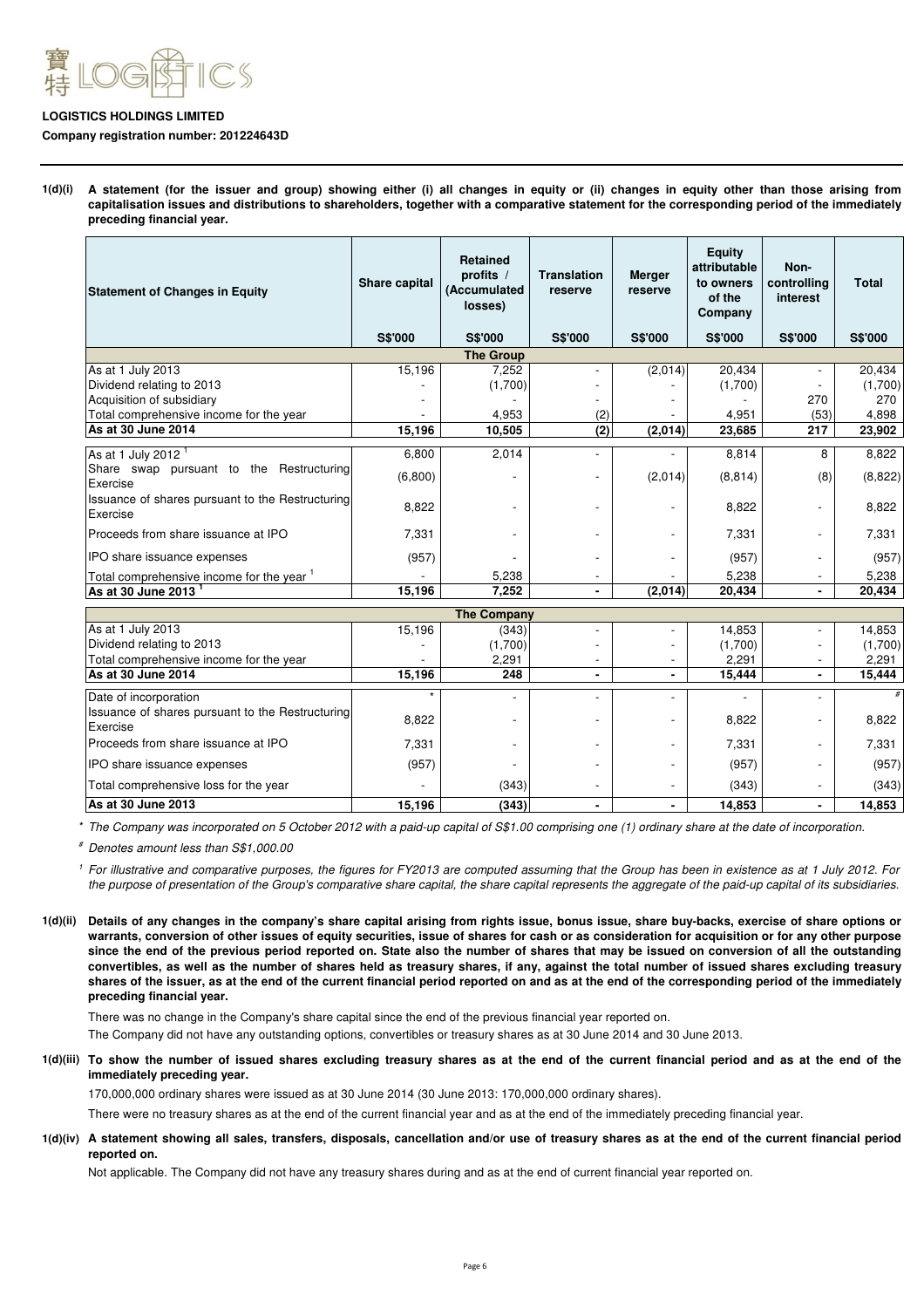

#### **Company registration number: 201224643D**

- **2 Whether the figures have been audited or reviewed, and in accordance with which auditing standard or practice.** The figures have not been audited or reviewed by the auditors of the Company.
- **3 Where the figures have been audited or reviewed, the auditors' report (including any qualifications or emphasis of a matter).** Not applicable.
- **4 Whether the same accounting policies and methods of computation as in the issuer's most recently audited annual financial statements have been applied.**

Save as disclosed in Section 5 below, the Group has applied the same accounting policies and methods of computation in the Group's financial statements for the current financial year compared to the most recently audited financial statements for the financial year ended 30 June 2013.

**5 If there are any changes in the accounting policies and methods of computation, including any required by an accounting standard, what has changed, as well as the reasons for, and the effect of, the change.**

The Group has adopted all new and revised Singapore Financial Reporting Standards ("FRSs") and Interpretations of FRS ("INT FRS") that are relevant to its operations and effective for the financial year beginning on or after 1 July 2013, where applicable. The adoption of these new and revised standards from the effective date did not result in any material impact to the financial statements of the Group for the current financial year reported on.

**6 Earnings per ordinary share of the group for the current period reported on and the corresponding period of the immediately preceding financial year, after deducting any provision for preference dividends.**

|                                                                                                                                               | Group         |         |
|-----------------------------------------------------------------------------------------------------------------------------------------------|---------------|---------|
|                                                                                                                                               | <b>FY2014</b> | FY2013  |
| Profit attributable to equity holders of the Company (S\$'000)<br>Weighted average number of ordinary shares used in the computation of basic | 4.953         | 5.238   |
| and diluted EPS ('000)                                                                                                                        | 170.000       | 170.000 |
| Basic and fully diluted earnings per share (Singapore cents)                                                                                  | 2.91          | 3.08    |

1 For illustrative and comparative purposes, the basic earnings per share was computed based on the profit for FY2014 and FY2013 attributable to equity holders of the Company and the issued share capital of 170,000,000 shares post the Company's IPO.

The diluted and basic EPS are the same for FY2014 and FY2013 as there were no potentially dilutive ordinary shares as at 30 June 2014 and 30 June 2013.

#### **7 Net asset value (for the issuer and group) per ordinary share based on the total number of issued shares excluding treasury shares of the issuer at the end of the (a) current financial period reported on; and (b) immediately preceding financial year.**

|                                                                  | Group              |                    | Companv            |                    |  |
|------------------------------------------------------------------|--------------------|--------------------|--------------------|--------------------|--|
|                                                                  | 30-Jun-14          | 30-Jun-13          | 30-Jun-14          | 30-Jun-13          |  |
| Net Asset Value per ordinary share 1                             | Singapore<br>Cents | Singapore<br>Cents | Singapore<br>Cents | Singapore<br>Cents |  |
| Net asset value per ordinary share based on issued share capital | 14.06              | 12.02              | 9.08               | 8.74               |  |

<sup>1</sup> The net asset value per ordinary share for the Group and the Company as at 30 June 2014 and 30 June 2013 is computed based on the share capital of the Company of 170,000,000 shares.

**A review of the performance of the group, to the extent necessary for a reasonable understanding of the group's business. It must include a discussion of the following: a) any significant factors that affected the turnover, costs, and earnings of the group for the current financial period reported on, including (where applicable) seasonal or cyclical factors; and b) any material factors that affected the cash flow, working capital, assets or liabilities of the group during the current financial period reported on.**

# **REVIEW OF FINANCIAL PERFORMANCE**

### **Revenue**

**8**

Our revenue increased by approximately S\$11.5 million or 11.1% from S\$103.4 million in FY2013 to S\$114.9 million in FY2014. The increase in revenue was mainly attributable to revenue recognised for work completed on new projects awarded and the progress of on-going projects. These include, among others, revenue from construction works relating to alteration and addition works, new building works and design and build of upgrading projects, and building and maintenance works relating to term contracts for certain government bodies. These new and on-going projects contributed approximately S\$76.6 million or 66.6% of our revenue in FY2014.

#### **Costs of works, gross profit and gross profit margin**

Our costs of works increased by approximately S\$11.3 million or 12.1% from approximately S\$93.3 million in FY2013 to approximately \$104.6 million in FY2014. The increase in cost of works was mainly attributable to higher subcontracting and labour costs. Consequently, our gross profit margin decreased from 9.8% in FY2013 to 9.0% in FY2014. Despite the decrease in gross profit margin, the Group recorded marginally higher gross profit of approximately S\$10.3 million in FY2014 compared to approximately S\$10.1 million in FY2013.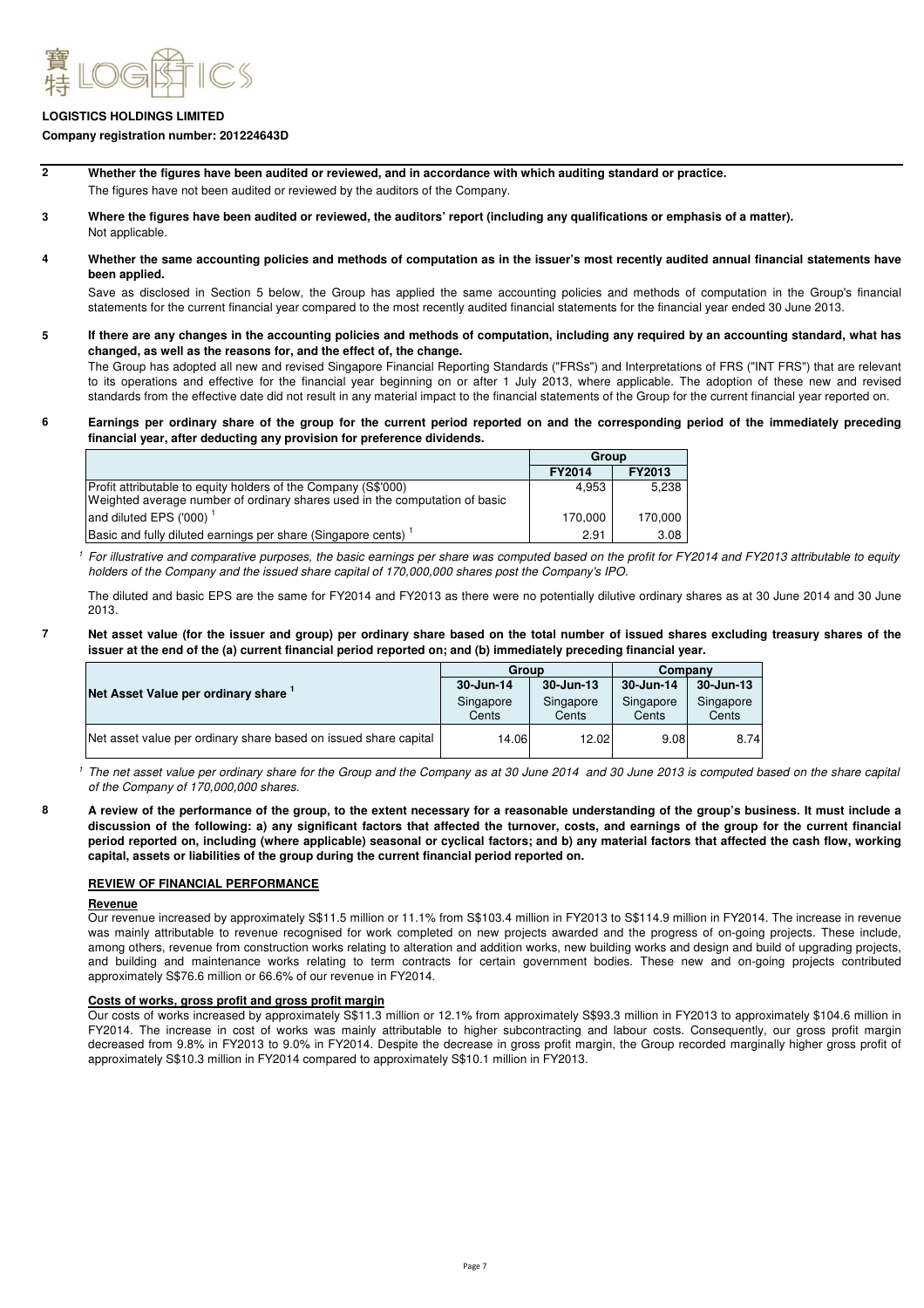

#### **Company registration number: 201224643D**

#### **Other income**

Our other income increased by approximately S\$0.4 million or 46.5%, from approximately S\$0.8 million in FY2013 to approximately S\$1.2 million in FY2014. This was mainly due to maiden dormitory income contribution of approximately S\$0.6 million, offset by a decrease in equipment handling income of approximately S\$0.1 million and the absence of write-back of allowance for impairment of receivables of approximately S\$0.1 million. The maiden dormitory income contribution was attributable to the dormitory which was operational since January 2014.

#### **Distribution and marketing expenses**

Distribution and marketing expenses decreased by approximately S\$72,000 or 36.7%, from approximately S\$196,000 in FY2013 to approximately S\$124,000 in FY2014, mainly due to lower advertisement expenses.

#### **Administrative expenses**

Our administrative expenses increased by approximately S\$1.9 million or approximately 45.2% from approximately S\$4.3 million in FY2013 to S\$6.2 million in FY2014. The increase was mainly due to higher: (i) payroll expenses of approximately S\$0.9 million mainly as a result of increased headcount and salary adjustments, (ii) depreciation of approximately S\$0.5 million that was due to our headquarters at 24 Kranji Road, workers dormitory and computer equipment and (iii) other expenses such as professional fees, utilities and transportation charges of approximately S\$0.2 million.

#### **Finance expenses**

The finance costs remained constant at approximately S\$26,000 for both FY2013 and FY2014.

#### **Income tax expense**

The overall effective tax rate was 5.8% and 19.0% for FY2014 and FY2013 respectively. The Singapore statutory corporate tax rate for both years of assessment remained at 17.0%. The decrease in our effective tax rate for FY2014 was mainly due to the utilisation of government tax incentives and the higher effective tax rate for FY2013 was largely due to underprovision of corporate tax in respect of prior years.

#### **Net profit**

As a result of the above, our net profit decreased by approximately S\$0.3 million or approximately 6.5% from approximately S\$5.2 million in FY2013 to S\$4.9 million in FY2014.

# **REVIEW OF FINANCIAL POSITION**

#### **Current assets**

The Group's current assets decreased by approximately S\$5.2 million or 12.3% from approximately S\$42.6 million as at 30 June 2013 to approximately S\$37.4 million as at 30 June 2014, mainly due to a decrease in cash and cash equivalents of approximately S\$8.1 million and a decrease in other assets of approximately S\$0.9 million, offset by an increase in trade and other receivables of approximately S\$3.7 million.

The decrease in other current assets of approximately S\$0.9 million was mainly due to the option fee and payments for the purchase of 21 Paya Lebar Crescent ("Freehold Property") which was capitalised during the current financial year. The increase in trade and other receivables was mainly due to higher amount due from contract customers of approximately S\$2.2 million resulting from higher unbilled amounts for project works performed until 30 June 2014 as the progress billings were only issued after 30 June 2014 upon receiving the relevant completion certificates, an increase in project retention sum of approximately S\$0.7 million as well as the increase in trade receivables of approximately S\$0.8 million due to increased billings for the Group's projects.

#### **Non-current assets**

Non-current assets increased by approximately S\$17.4 million from approximately S\$3.4 million as at 30 June 2013 to approximately S\$20.8 million as at 30 June 2014. The increase was mainly attributable to the addition of the Freehold Property and capitalisation of its related costs of approximately S\$14.3 million and increase in property, plant and equipment of approximately S\$3.1 million attributable to the addition of construction equipment, the workers dormitory and the precast manufacturing plant in Malaysia.

# **Current liabilities**

The Group's current liabilities decreased by approximately S\$3.6 million or 14.0% from approximately S\$25.6 million as at 30 June 2013 to approximately S\$22.0 million as at 30 June 2014, due to the decrease in both trade and other payables of approximately S\$2.8 million and current income tax liabilities of approximately S\$1.4 million, offset by an increase in borrowings of approximately S\$0.6 million.

The decrease in trade and other payables was mainly due to a reduction in trade payables of approximately S\$3.6 million, offset by an increase in accrued operating expenses of approximately S\$0.9 million as cost of works incurred were not yet billed by subcontractors as at 30 June 2014 and these costs were accounted for as part of accrued operating expenses. The decrease in current tax liabilities of S\$1.4 million was due to lower taxable profits from the utilisation of government tax incentive scheme. The increase in bank borrowings was due to a term loan which was drawn to finance the set-up of the precast manufacturing plant in Malaysia and the increase in finance lease liabilities was due to hire purchase loans for the lease construction equipments.

#### **Non-current liabilities**

The increase in non-current liabilities of approximately S\$12.3 million was mainly due to bank borrowings on the Freehold Property and new finance lease for the construction equipment.

#### **Shareholders' equity**

As at 30 June 2014, the shareholders' equity stood at approximately S\$23.9 million, as compared to approximately S\$20.4 million as at 30 June 2013. The increase of approximately S\$3.5 million was mainly attributable to current financial year net profit of approximately S\$4.9 million and an increase in non-controlling interest of approximately S\$0.2 million, offset by dividend payment of S\$1.7 million.

The Group continued to register a positive working capital of approximately S\$15.4 million as at 30 June 2014 compared to S\$17.0 million as at 30 June 2013.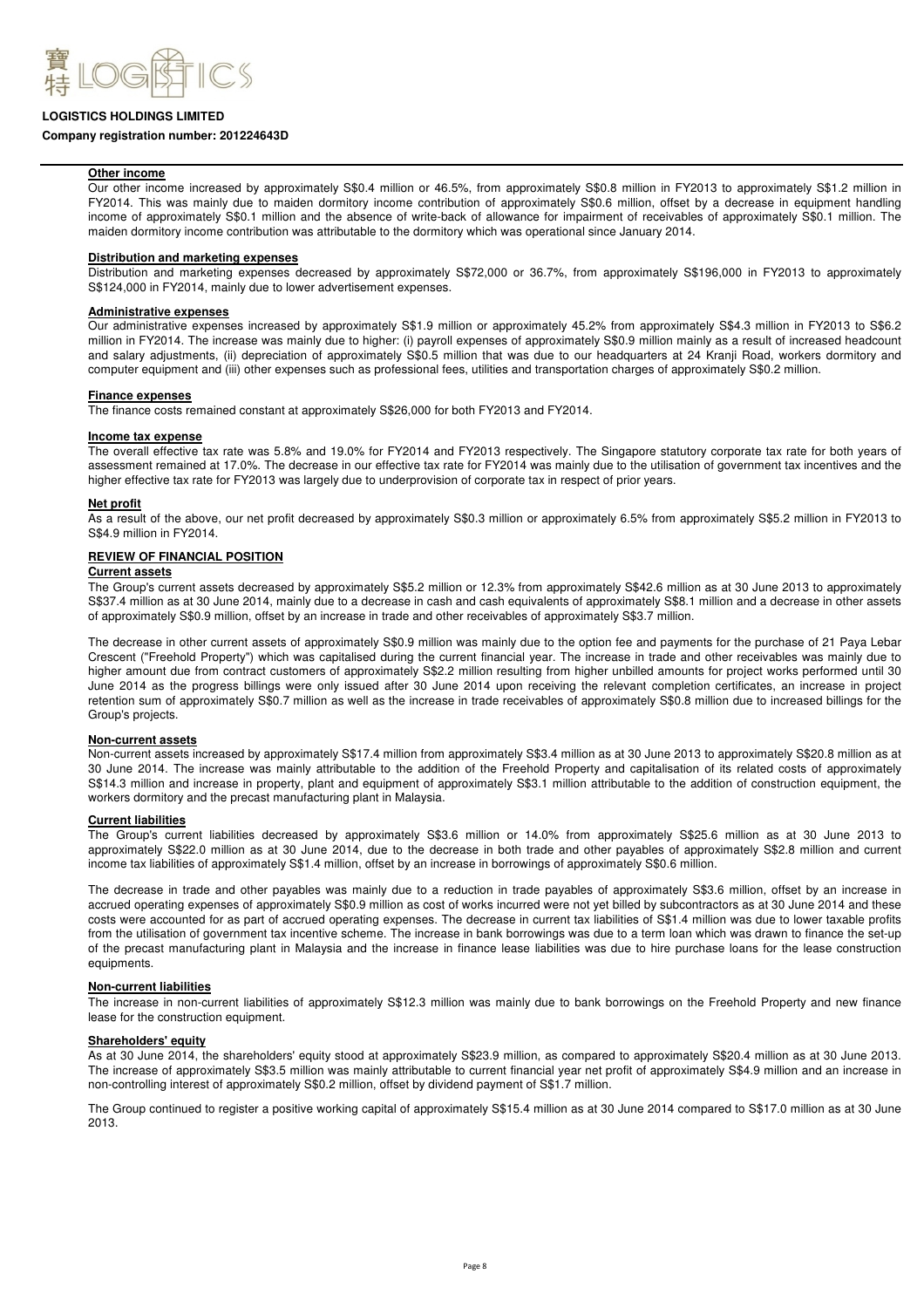

#### **Company registration number: 201224643D**

#### **REVIEW OF CASH POSITION**

Cash and cash equivalents, excluding pledged deposits, stood at approximately S\$9.9 million as at 30 June 2014, representing a decrease of approximately S\$8.0 million from approximately S\$17.9 million as at 30 June 2013.

In FY2014, net cash used in operating activities was approximately S\$0.8 million. This was mainly due to operating cash inflows before working capital changes of approximately S\$6.5 million, adjusted for net working capital outflows of approximately S\$5.7 million and income tax paid of approximately S\$1.6 million. The net capital outflows was mainly due to an increase in trade and other receivables of approximately S\$3.7 million and a decrease in trade and other payables of approximately S\$2.8 million, offset by a decrease in other current assets of approximately S\$0.9 million.

Net cash used in investing activities during FY2014 was approximately S\$17.1 million, due to additions of the Freehold Property and property, plant and equipment.

Net cash provided by financing activities during FY2014 was approximately S\$9.9 million, mainly due to proceeds from bank borrowings of approximately S\$11.7 million to finance the purchase of the Freehold Property, capital contribution from non-controlling interest of approximately S\$0.2 million, reduction of bank deposits pledged of S\$0.1 million, offset by dividend payment of approximately S\$1.7 million and repayment of bank borrowings of approximately S\$0.4 million.

#### **9** Not applicable. The Company did not make any forecast or prospect statement. **Where a forecast, or a prospect statement, has been previously disclosed to shareholders, any variance between it and the actual results.**

#### **10 A commentary at the date of the announcement of the significant trends and competitive conditions of the industry in which the group operates and any known factors or events that may affect the group in the next reporting period and the next 12 months.**

In January 2014, the Building and Construction Authority announced that the construction demand for 2014 is expected to remain strong with an estimated S\$19 to S\$22 billion worth of public sector projects, driven by strong public housing demand, amongst others.<sup>1</sup> Whilst this augurs well for the Group as we will be able to take advantage of our established track record in the public sector domain to secure more projects in the pipeline and leverage on our capabilities, we will also be vigilant in managing the increase in construction cost brought on by certain government policy and legislation and tight labour market. Nonetheless, we have continued to make progress in our construction business by securing an estimated S\$180.2 million worth of contracts from January to August 2014. With the award of the aforementioned contracts, our order book stood at approximately S\$356.8 million as at the date of this announcement.

Our precast manufacturing plant in Johor, Malaysia was completed on schedule and has been operational since July 2014. We are optimistic that the precast business will enable the Group to achieve operational productivity and cost efficiency.

On the property development front, we have obtained the Written Permission from the Urban Redevelopment Authority. The planning and redevelopment of the site is proceeding according to schedule.

The outlook for the Group is expected to remain promising. We will continue to be vigilant in monitor our costs, focus on our project management capabilities and look to both local and overseas markets for viable opportunities to grow our businesses.

1 The information was extracted from BCA's website (http://www.bca.gov.sg/Newsroom/pr09012014\_BCA.html) which was accessed on 20 August 2014.

#### **11 Dividend**

# **(a) Current Financial Period Reported On**

| Yes               |                             |
|-------------------|-----------------------------|
| Name of Dividend: | <b>First and Final</b>      |
| Dividend Type:    | lCash                       |
| Dividend Rate:    | S\$0.008 per ordinary share |
| Tax Rate:         | 1-tier tax-exempt           |

#### **(b) Corresponding Period of the Immediately Preceding Financial Year**

| Yes               |                             |
|-------------------|-----------------------------|
| Name of Dividend: | <b>First and Final</b>      |
| Dividend Type:    | Cash                        |
| Dividend Rate:    | S\$0.010 per ordinary share |
| Tax Rate:         | 1-tier tax-exempt           |
|                   |                             |

#### **(c) Date payable:**

The proposed dividend, if approved at the forthcoming annual general meeting, will be paid out at a later date to be announced.

#### **(d) Books closure date:**

The book closure date will be announced at a later date.

#### **12 If no dividend has been declared (recommended), a statement to that effect.** Not applicable.

**13 If the Group has obtained a general mandate from shareholders for interested persons transactions ("IPT") the aggregate value of such transactions as required under Rule 920(1)(a)(ii). If no IPT mandate has been obtained, a statement to that effect.**

There were no IPT of S\$100,000 and above for the financial year ended 30 June 2014.

The Group does not have a general mandate from shareholders for IPTs.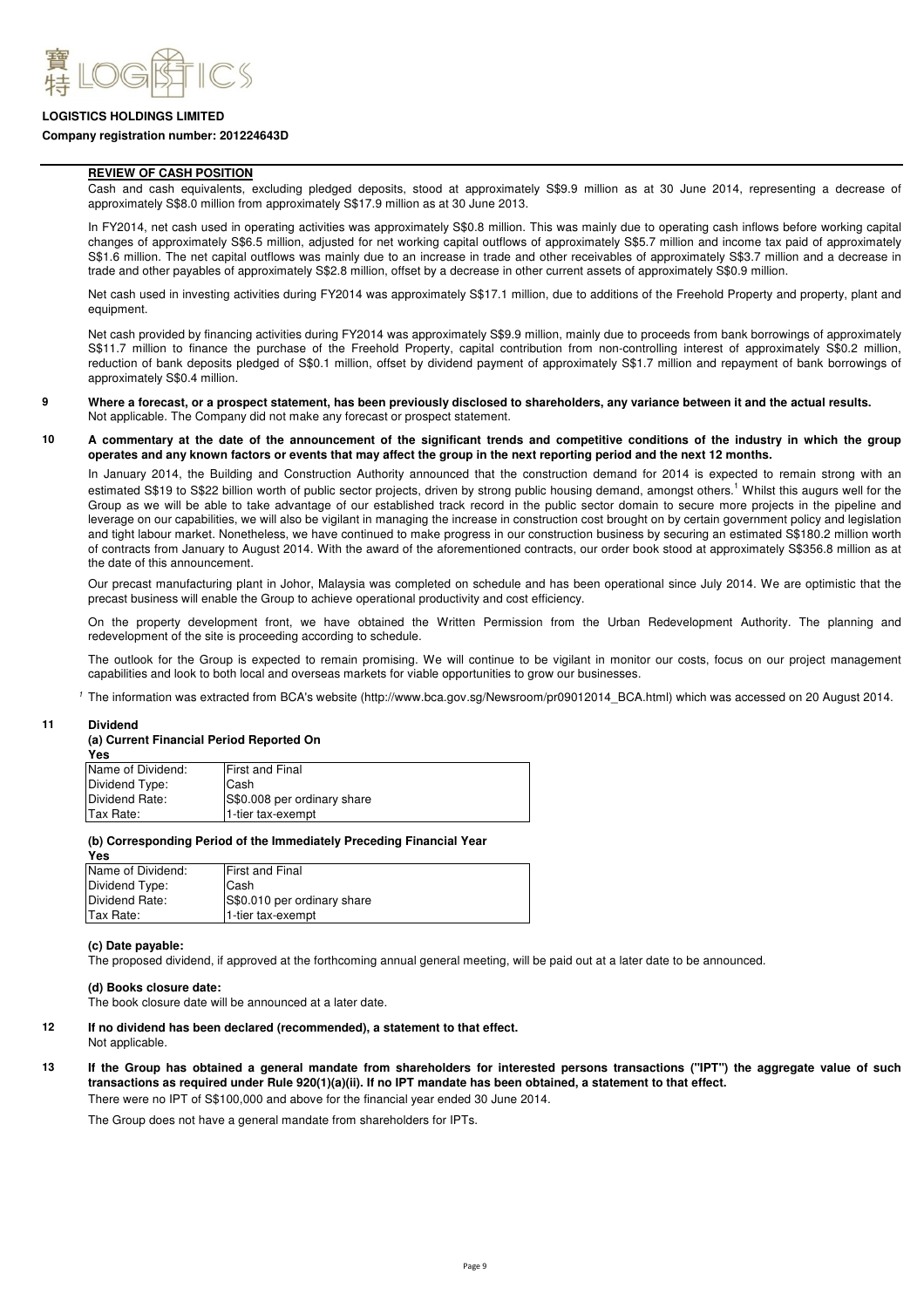

#### **Company registration number: 201224643D**

#### **PART II - ADDITIONAL INFORMATION REQUIRED FOR FULL YEAR RESULTS**

**14** As at 30 June 2013 and 30 June 2014, the Group was organised into one business segment, which is general building activity such as excavation, piling, sub-structures and superstructures works, architectural works, aluminium cladding and curtain walling, mechanical and engineering works, supply and installation of furniture/interior fitting-out works, external works, and landscaping. **Segmented revenue and results for operating segments (of the group) in the form presented in the issuer's most recently audited financial** 

This is based on the Group's internal organisation and management structure and the primary way in which the Board of Directors is provided with the financial information.

Whilst revenue is reported into two main revenue streams, as described below, the Group's results, cost and balance sheet are only analysed into one operating segment.

#### (i) Construction works

They are mainly related to excavation, piling, substructures and superstructures works, architectural works, aluminium cladding and curtain walling and mechanical and engineering works. Revenue derived from construction works in FY2014 amounted to S\$98,656,000 (FY2013: S\$89,828,000). Refer to paragraph 8 for explanation.

#### (ii) Building and maintenance works

They are mainly related to supply and installation of furniture or interior fitting-out works, external works and landscaping. Revenue derived from building and maintenance works in FY2014 amounted to S\$16,273,000 (FY2013: S\$13,582,000).

### **Geographical segment**

Segment assets are based on the geographical location of the assets. The Group's general building activities are domiciled in Singapore and its joint venture precast manufacturing company was established in Johor, Malaysia since September 2013.

|                                         | Group                                   |             |  |
|-----------------------------------------|-----------------------------------------|-------------|--|
|                                         | <b>Non-current assets</b>               |             |  |
| As at<br>30 June 2014<br><b>S\$'000</b> | As at<br>30 June 2013<br><b>S\$'000</b> | Change<br>% |  |
| 5,219                                   | 3,127                                   | 66.9        |  |
| 1,031                                   | -                                       | <b>NM</b>   |  |
| 6,250                                   | 3,127                                   | 99.9        |  |

1 Non-current assets consist of property, plant and machinery and office equipment.

**15 In the review of performance, the factors leading to any material changes in contributions to turnover and earning by the operating segments.** Refer to paragraph 8 above.

#### **16 A breakdown of sales as follows:**

|                                             | Group         |               |        |
|---------------------------------------------|---------------|---------------|--------|
|                                             | <b>FY2014</b> | <b>FY2013</b> | Change |
|                                             | S\$'000       | S\$'000       | $\%$   |
| Sales reported for:                         |               |               |        |
| The first half year                         | 64,790        | 41,106        | 57.6   |
| The second half year                        | 50,139        | 62,304        | (19.5) |
|                                             | 114,929       | 103,410       | 11.1   |
| Operating profit after tax before deducting |               |               |        |
| minority interests reported for:            |               |               |        |
| The first half year                         | 2,556         | 2,189         | 16.8   |
| The second half year                        | 2,344         | 3,049         | (23.1) |
|                                             | 4,900         | 5,238         | (6.5)  |

#### **17 A breakdown of the total annual dividend (in dollar value) for the issuer's latest full year and its previous full year as follows:** Total annual dividend (Refer to paragraph 11 for the details).

|                    | Latest full year (S\$'000) | Previous full year (S\$'000) |
|--------------------|----------------------------|------------------------------|
| Ordinary           | 1.360                      | .700                         |
| <b>IPreference</b> | -                          |                              |
| <b>Total</b>       | 1,360                      | .700                         |